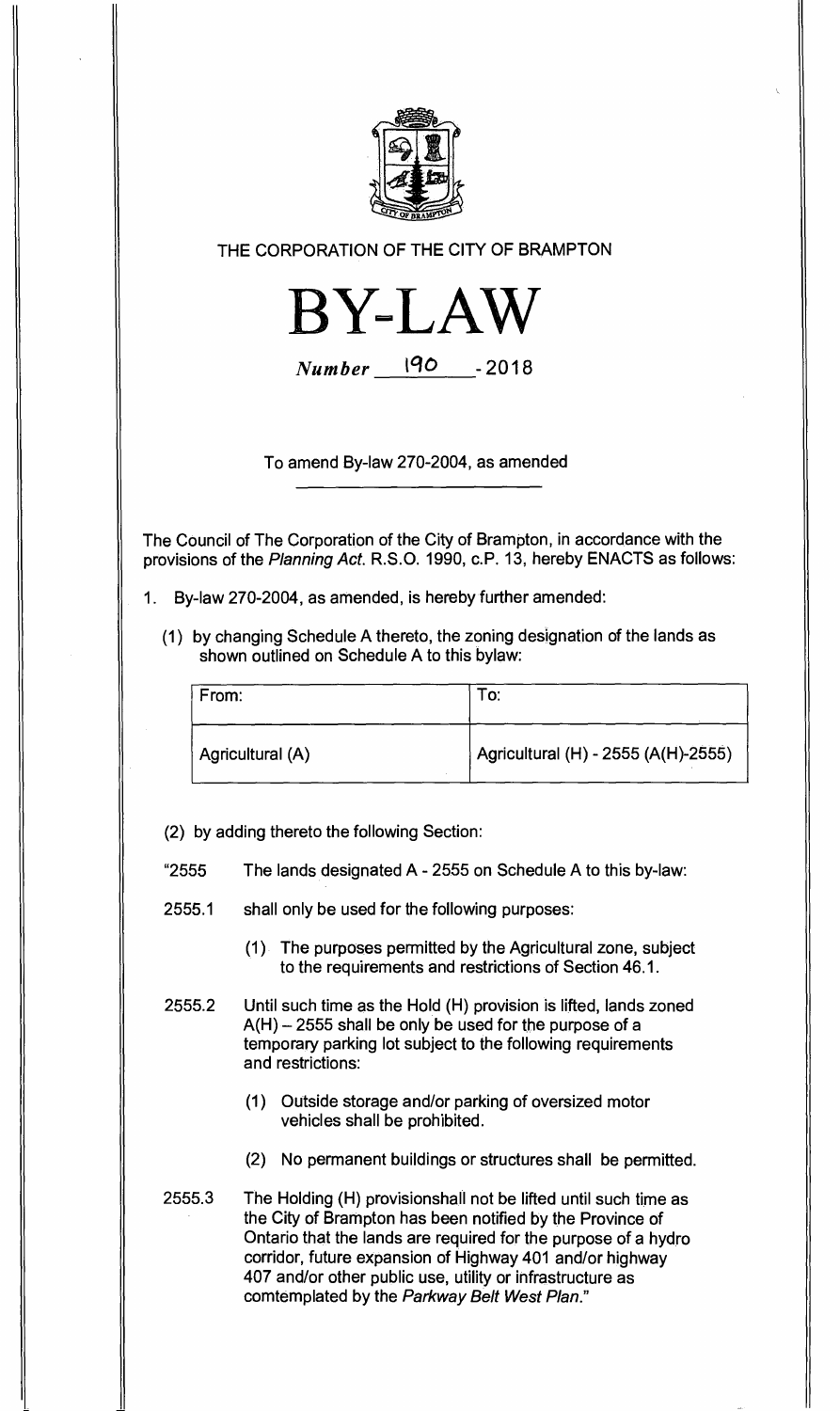**ENACTED and PASSED this 12th day of September, 2018.** 

 $\frac{1}{\sqrt{2}}$ 

 $\bar{a}$ 



 $\bar{z}$ 

 $\mathcal{L}_{\mathbf{a}}$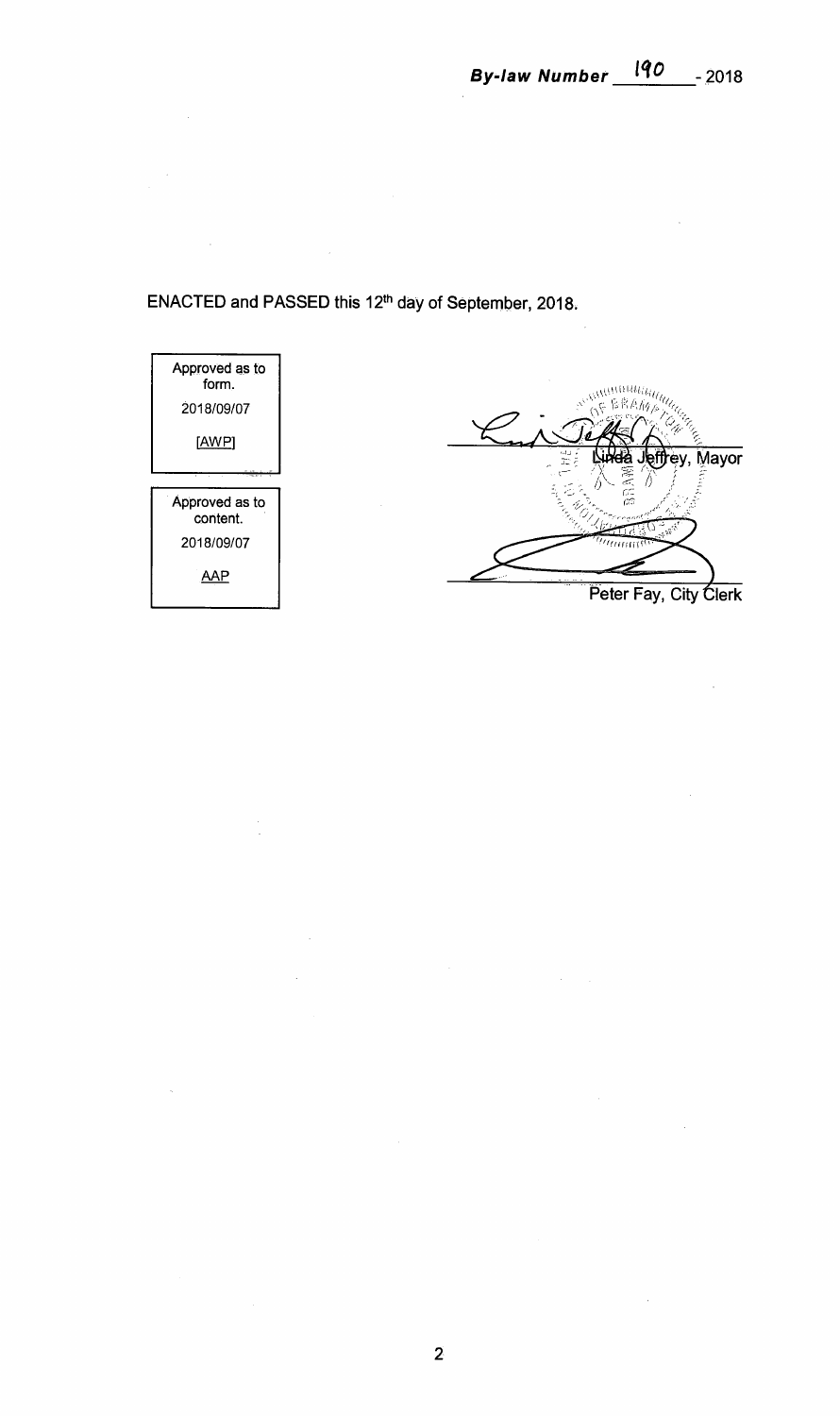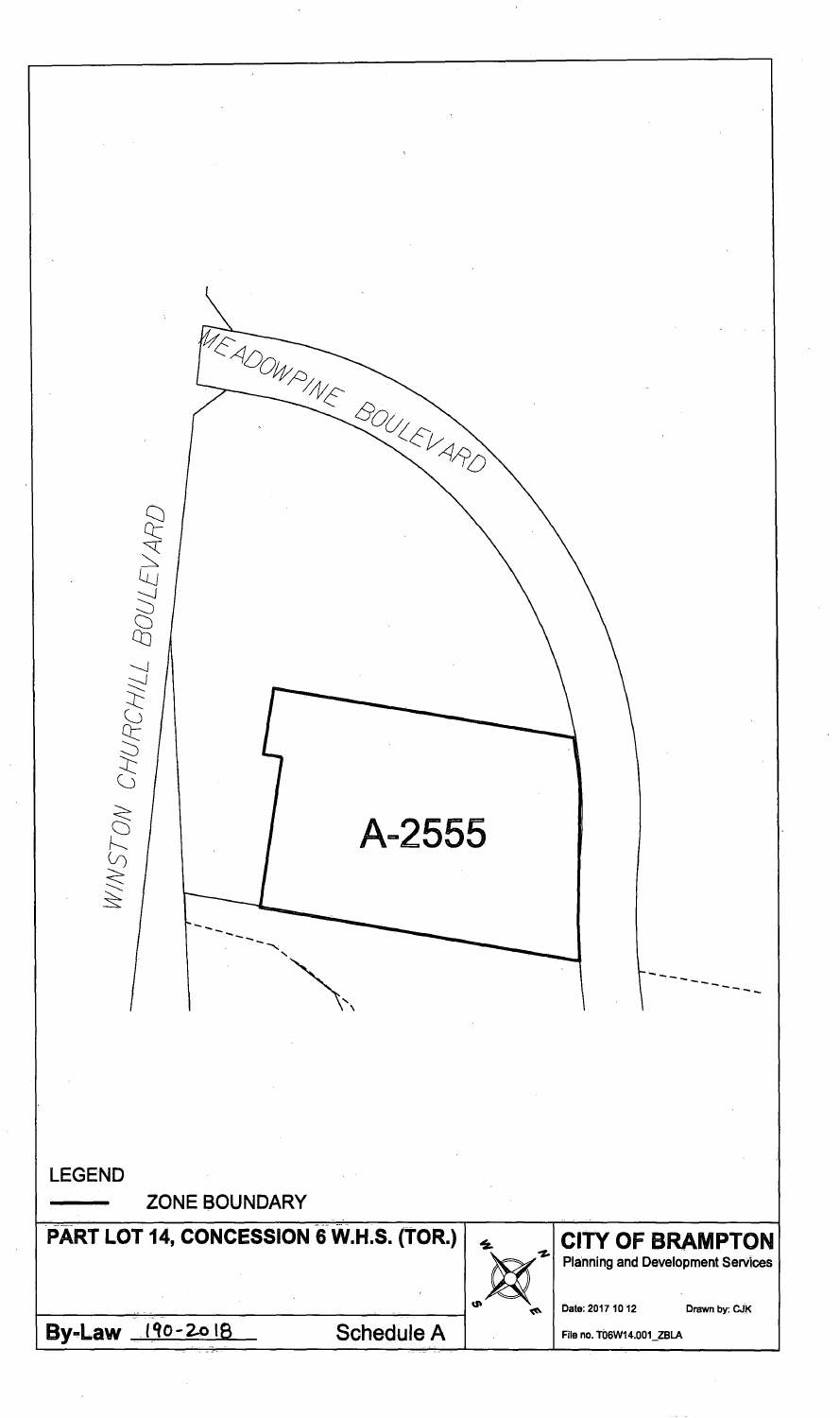